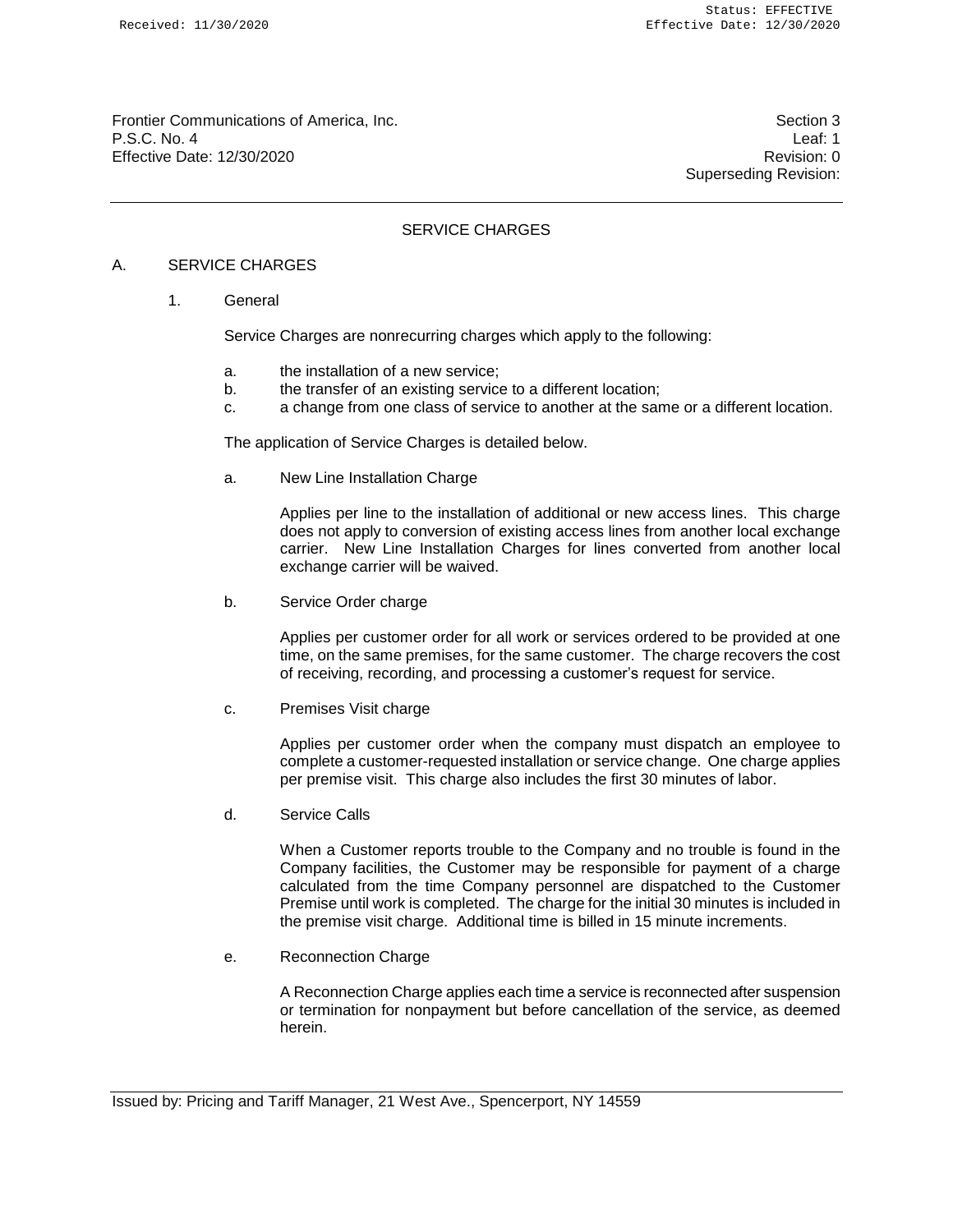Frontier Communications of America, Inc. Section 3 P.S.C. No. 4 Leaf: 2 Effective Date: 12/30/2020 **Revision: 0** 

Superseding Revision:

# SERVICE CHARGES

## A. SERVICE CHARGES (Cont'd)

1. General (Cont'd)

The application of Service Charges is detailed below. (Cont'd)

f. Directory Change Charge

A Directory Change Charge applies for work performed by the Company in connection with receiving, recording, and processing customer requests for the following.

- 1) addition of directory listings
- 2) change in listed name
- 3) change of address
- 4) change of billing party
- 5) change in listed service to non-published service, not involving a change of telephone number.

A Service Order Charge does not apply when a Directory Change Charge applies.

g. Premises Visit Charge

The customer may request an estimate, or a firm bid before ordering wire installation work to be done. When an estimate is provided, the estimate is not binding on the Company and the charge to be billed will be based on the actual time and materials charges incurred. When a firm bid is provided at customer request, the charge to be billed is the amount quoted to the customer for the work requested.

h. Trouble Isolation Charge

When a visit to the customer's premises is necessary to isolate a problem reported to the Company but identified by the Company's technician as attributable to customer-provided equipment or inside wire, a separate charge applies in addition to all other charges for the visit. The charges outlined in A.3 apply.

i. Primary Interexchange Carrier (PIC) Change Charge

The customer will incur a charge each time there is a change in the long distance carrier associated with the customer's line after the initial installation of service.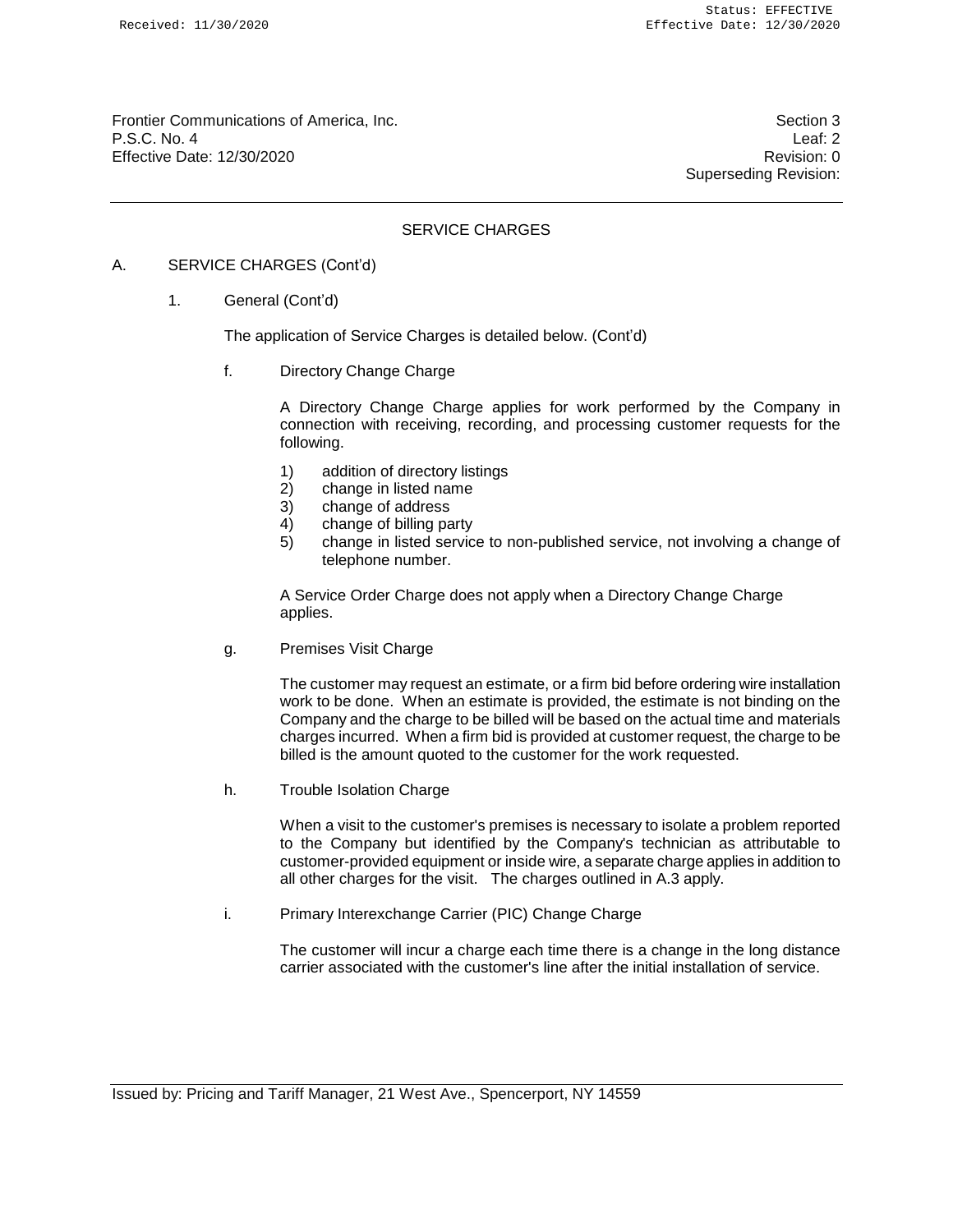Frontier Communications of America, Inc. Section 3 P.S.C. No. 4 Leaf: 3 Leaf: 3 Leaf: 3 Leaf: 3 Leaf: 3 Leaf: 3 Leaf: 3 Leaf: 3 Leaf: 3 Leaf: 3 Leaf: 3 Leaf: 3 Leaf: 3 Leaf: 3 Leaf: 3 Leaf: 3 Leaf: 3 Leaf: 3 Leaf: 3 Leaf: 3 Leaf: 3 Leaf: 3 Leaf: 3 Leaf: 3 Leaf: 3 Leaf: 3 L Effective Date: 12/30/2020

Superseding Revision:

# SERVICE CHARGES

## A. SERVICE CHARGES (Cont'd)

- 2. Exceptions to the Charge
	- a. No charge applies to convert lines from another local exchange carrier.
	- b. No service order charge applies to changes in service within 30 days of initial service installation.
	- c. The Company may from time to time waive or reduce the charge as part of a promotion.

Nonrecurring Charge

#### 3. Rates and Charges

| New Line Installation Charge, per line/trunk      | $\star$ |
|---------------------------------------------------|---------|
| Service Order charge, per service order           | \$25.00 |
| Premises Visit charge, per visit                  | \$20.00 |
| Service Calls, per hour rate, per technician      | \$80.00 |
| <b>Reconnection Charge</b>                        | \$25.00 |
| Directory Change Charge                           | \$10.00 |
| Premises Visit Charge                             | \$20.00 |
| Primary Interexchange Carrier (PIC) Change Charge | \$10.00 |

\* Section 3, Service Charges, New Line Installation Charge apply.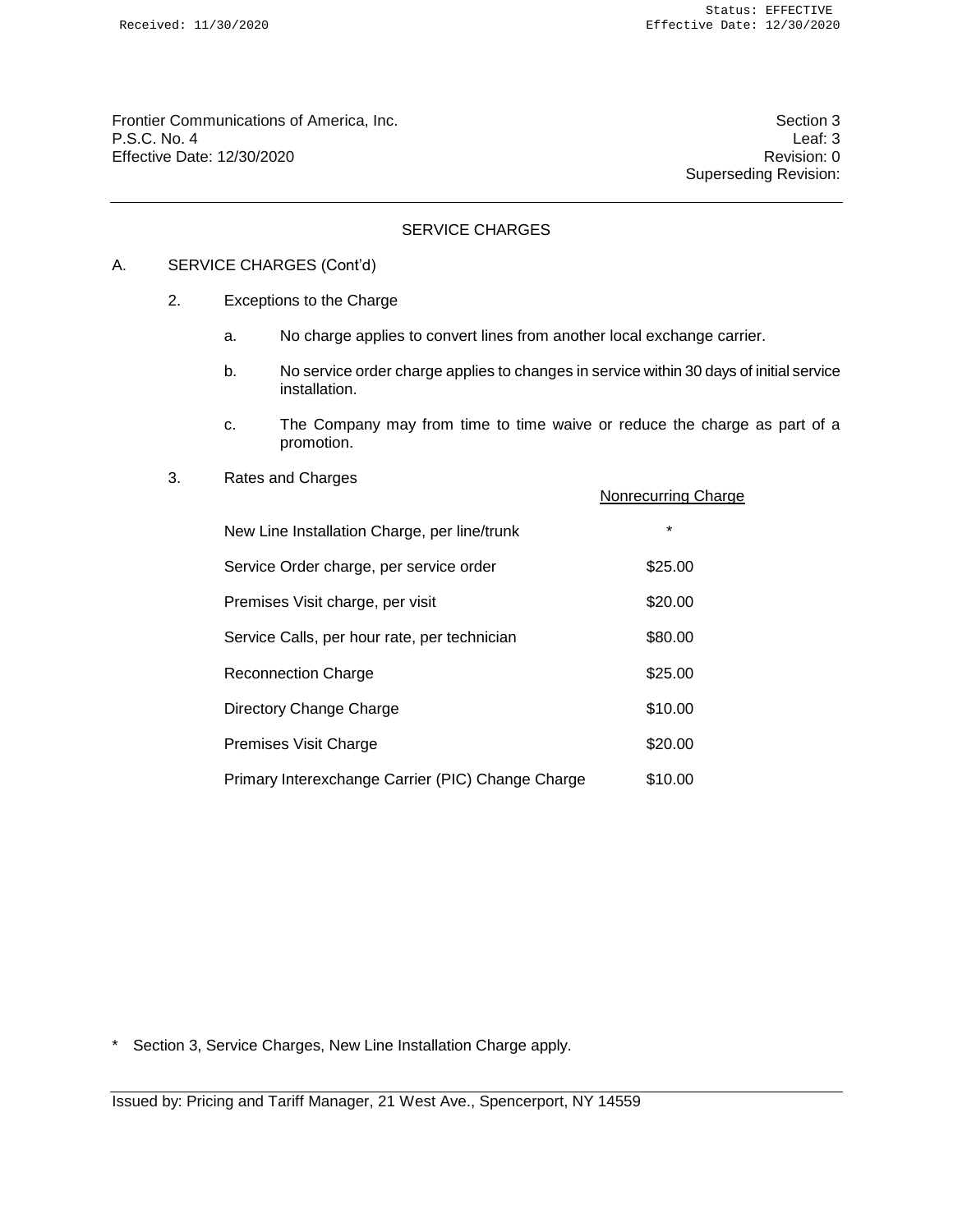Frontier Communications of America, Inc. Section 3 P.S.C. No. 4 Leaf: 4 Effective Date: 12/30/2020 **Revision: 0** 

Superseding Revision:

### SERVICE CHARGES

# B. OTHER SERVICE CHARGES

1. Return Check Charge

When a check which has been presented to the Company by a customer in payment for charges is returned by the bank, the customer shall be responsible for the payment of a Returned Check Charge of \$10.00.

- 2. Late Payment Charges
	- a. Late payment charges do not apply to those portions (and only those portions) of unpaid balances that are associated with disputed amounts. Undisputed amounts on the same bill are subject to late payment charges if unpaid and carried forward to the next bill.
	- b. Late payment charges do not apply to final accounts.
	- c. Late payment charges do not apply to government agencies of the State of New York. These agencies are required to make payment in accordance with the provisions of Article XI-A of the State Finance Law (Chapter 153 of the Laws of 1984).
	- d. Business customer bills for telephone service are due on the due date specified on the bill. A customer is in default unless payment is made on or before the due date specified on the bill. If payment is not received by the customer's next billing date, a late payment charge of 1.5% will be applied to all amounts previously billed, excluding one month's local service charge, but including arrears and unpaid late payment charges.